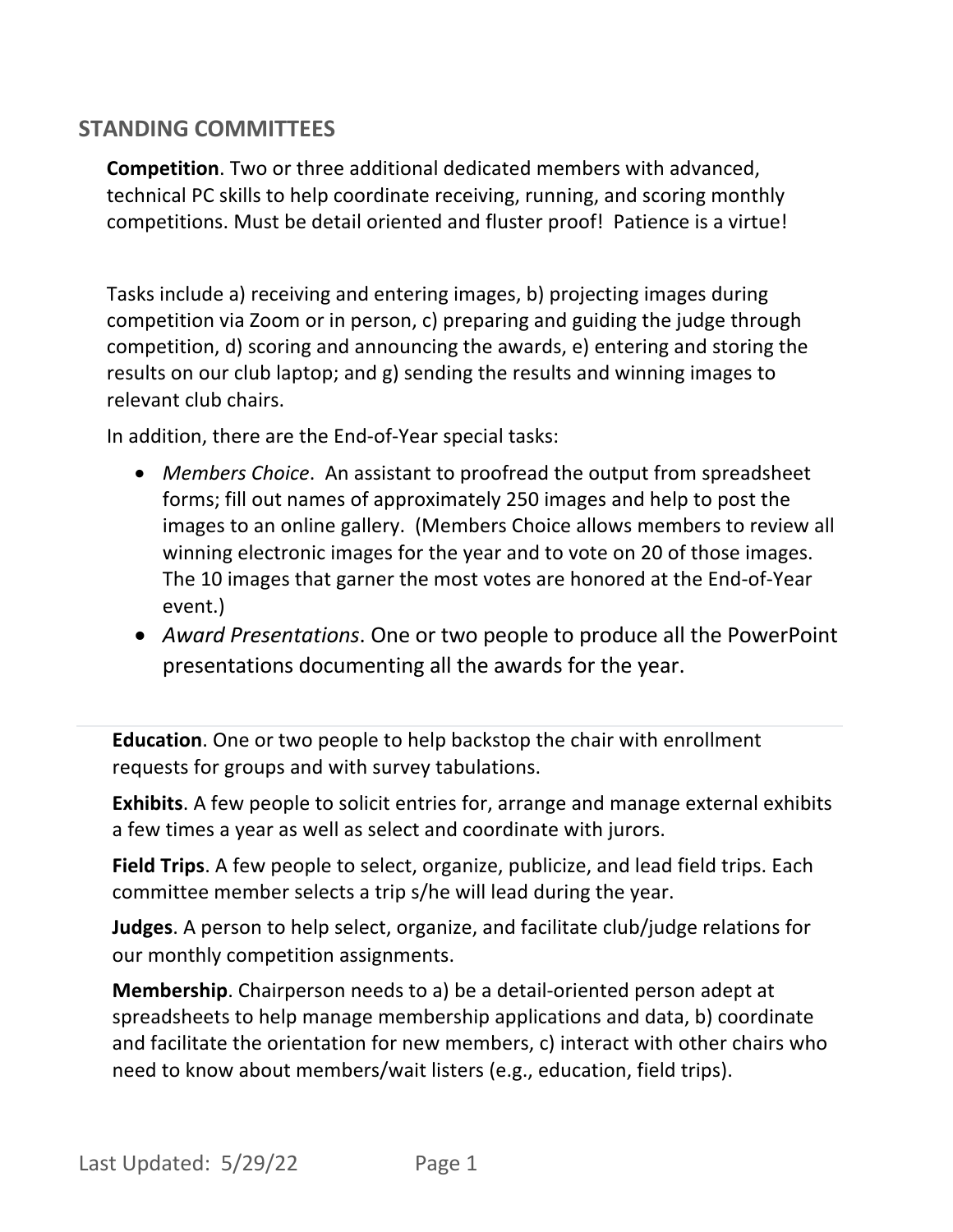Other duties (not chairperson) include a) maintain and produce name tags (supplies provided), b) count attendance at meetings (virtual or real) and notify the affected persons, c) when meeting in person, assist in setting out and collecting name tags, and d) help make members welcome.

**Programs**. One new person to help committee chair recruit, publicize, and manage guest speakers for monthly programs. Needs a second new person to help coordinate and facilitate our in-house programs, such as Member Expo. Familiarity with Lightroom and PowerPoint needed.

**Mid-Atlantic Photo Visions (MAPV).** Two or three people to talk through the issues currently facing MAPV virtually or in person with our chair. Also, to sometimes attend MAPV monthly meetings on Monday nights (currently virtual).

We have a long-standing history with MAPV (formerly Nature Visions), which is a major annual event organized by several camera clubs, including ours.

**Maryland Photography Alliance (MPA).** A co-chair or alternate to help attend monthly MPA zoom meetings (Tuesday evenings during the program year), and to publicize MPA events to our members.

MPA is an association of 25 Maryland clubs dedicated to enhancing photography as a hobby. It has a lot going on and NBCC is its most active supporter.

## **SPECIAL COMMITTEES**

## **Community Outreach**

*Focus on Climate.* Any member or wait lister interested in joining our outreach group of environmentally concerned NBCC photographers wishing to use their expertise in photography to further the efforts on climate change. Focus on Climate partners with community, non-profit and government organizations which, as part of their mission, pursue ways to address climate change, and protect and restore our natural environment.

*Phabulous Photographers.* Two or three additional caring members to help critique assignments and teach basic photographic skills to teens and adults with developmental differences. It only requires one hour of your time, once a